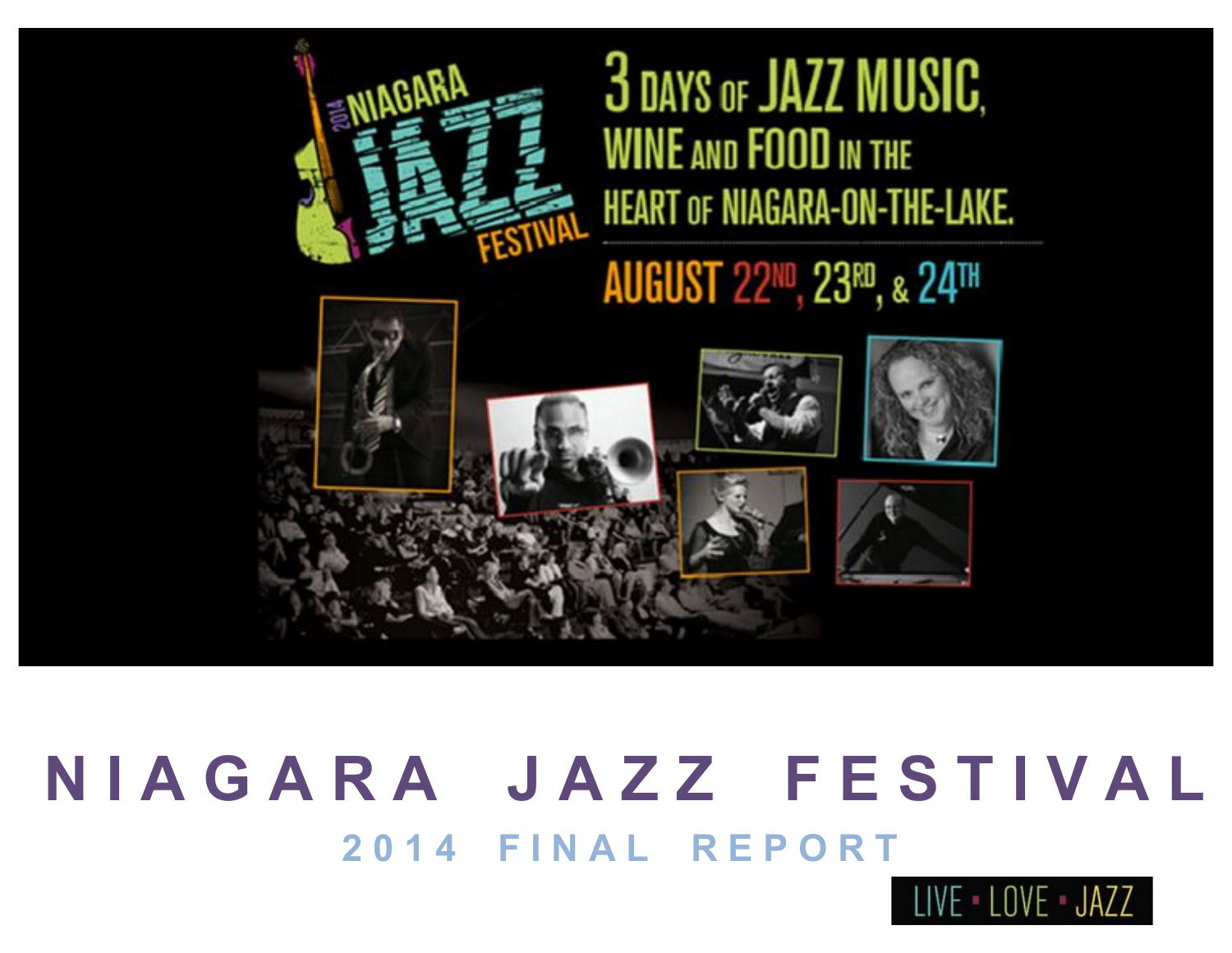

### **Contents**

- 2 Contents & Executive Summary
- 3 Summary: Facts & Figures
- 4 Community
- 5 Featured Artists
- 6 Partners & Sponsors
- 7 Production Team
- 8 Letter from the Producer

### **Executive Summary**

- **HISTORY**: The Niagara Jazz Festival, presented by TD, took place on August 22 – 24, 2014. Juliet Dunn & Peter Shea, founders & producers of the Twilight Jazz Series, spearheaded this new cutting edge event. The multi-day festival is dedicated to celebrating the art form of jazz by showcasing the finest Canadian and internationally renowned jazz musicians by way of performances and educational initiatives.
- **ARTISTS + VENUES**: The Festival featured 20 bands and over 70 musicians in picturesque Niagara-on-the-Lake, ON. Events occurred at seven venues along Niagara Stone Road: Jackson-Triggs Winery, Stratus Vineyards, The Village, NOTL Library, Garrison House, Oast House Brewery and The Old Winery.
- **RESPONSE**: Close to 3,000 people attended the first annual Niagara Jazz Festival*. "I have attended Toronto, Montreal, Monterrey and I enjoyed NOTL the most. The selection of artists was outstanding, there was not a single bad act. The festival was true to showcasing great jazz and the venues were perfect. Hats off to Juliet Dunn and her team for being able to put this together within a short time and with limited resources. I hope the festival will receive the support from the city, because it is truly deserving and jazz lovers can have an opportunity to visit beautiful NOTL and enjoy great jazz at the same time." AJ*
- More comments + NJF feedback here: www.niagarajazzfestival.com
- **COMMUNITY**: Festival site included Farmer's Market the Village Outdoor Stage, Wineries & Vineyards, Library, Restaurants, Brewery.
- **THANKS**: A volunteer recognition party took place on Sunday, August 24<sup>th</sup> at Corks Restaurant and Bar in NOTL, ON.

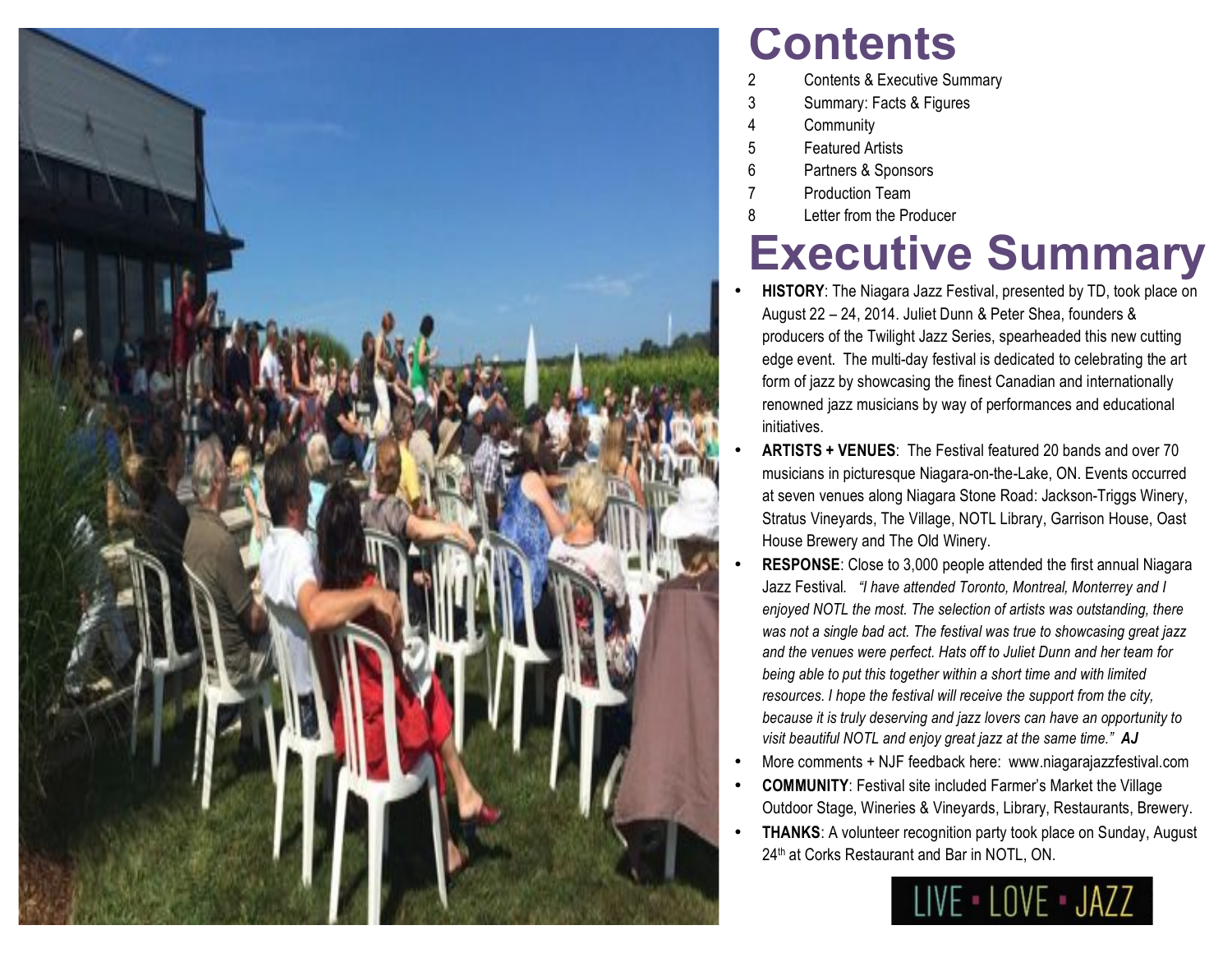

## **Summary: Facts & Figures**

7 Venues **6,136: Facebook Reach 6,136: Facebook Reach** \$190,000: In-Kind Sponsorship Over 20 Bands **Accord 20 Bands** 474: YouTube Reach **7: Artists Sponsors** Over 70 Musicians **20Weither Engagement Rate** 7: Stage Sponsors (Venues) 7: Stage Sponsors (Venues) 15 Free public performances and the state of the 1,800: E-blast \$19,975 : Artist fees

2,800 Estimated Audience \*See attached Marketing report for full details

### **PROGRAMMING MEDIA & MARKETING SPONSORSHIPS & FINANCING**

3 Days **10,000:** Website hits **10,000:** Website hits **\$80,000:** Total Operating Budget 5 Featured Stages 500: Blog views \$21,000: AV and Production costs 1 Community Outdoor Stage **\$16,850:** Festival Contracts

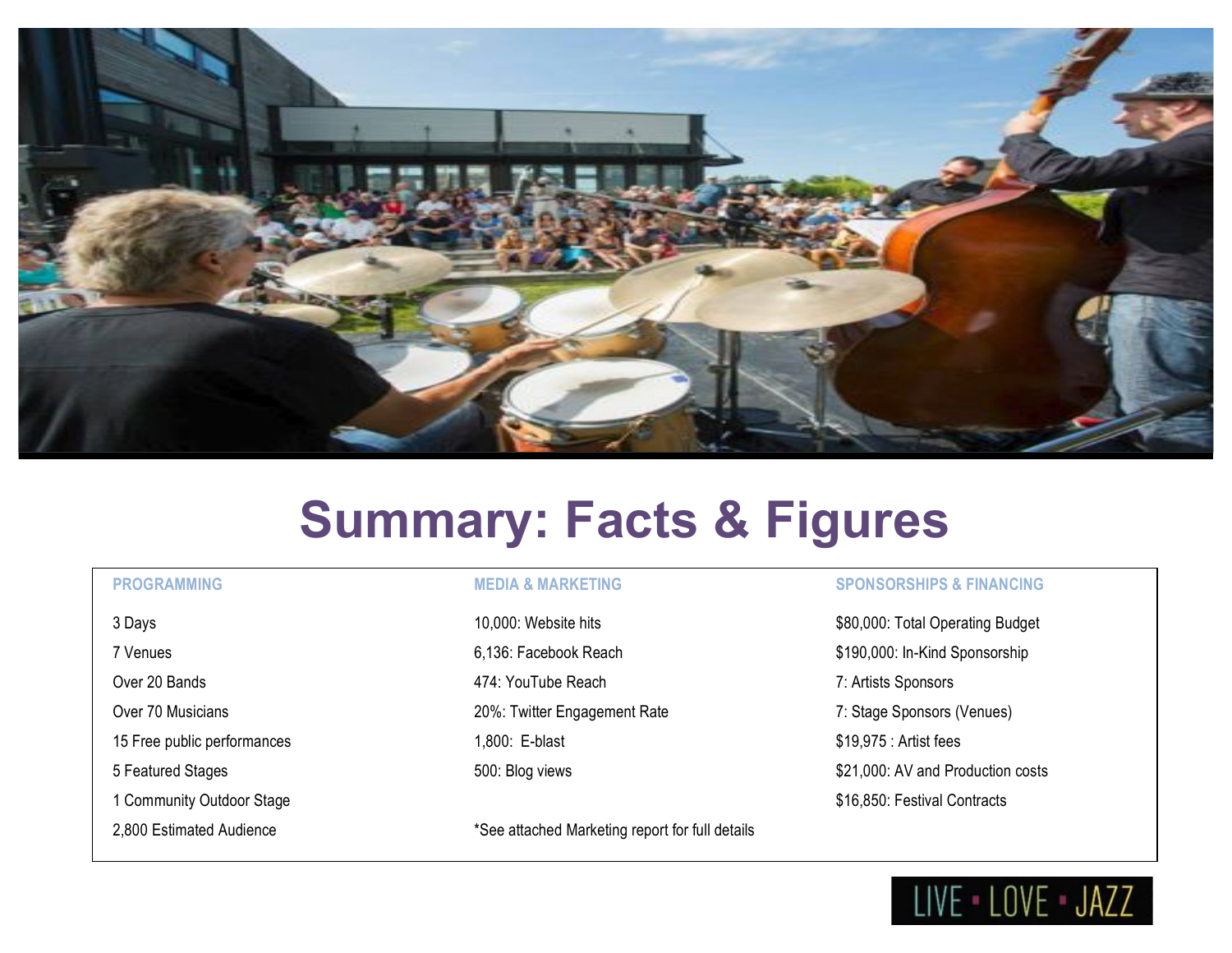

## **Community**

### **COMMUNITY STAGE VENDORS VOLUNTEERS**

The Village Outdoor Free Stage included 6 local and Toronto based bands with local DJ Marinko spinning during the breaks. A free stage for the community paired with various local vendors, wineries and breweries.

### **VENUE PARTNERS**

- The Village / Brookfield Residential
- Jackson-Triggs Winery / Stratus Vineyards
- Oast House Brewery / Garrsion House
- NOTL Public Library / Old Winery

- Niagara Culinary Tours
- The Bow Tie Guys
- The Yellow Pear Food Truck
- Rodney's Oyster House (via YPear)
- Gourmet Taco Cart
- Il Gelato di Carlotta
- Dawson's Hot Sauce
- Tapestry Beadwork
- Singing Canary Hemp Seeds

- 25 volunteers assisted with various promotional events leading up to the festival week end
- 80 volunteers came out to promote the Niagara Jazz Festival operating 4-hour shifts over the 3 days.
- The 20 person planning committee was comprised of over 20 working professionals who donated their work and time for the inaugural year due to their strong belief in the project.

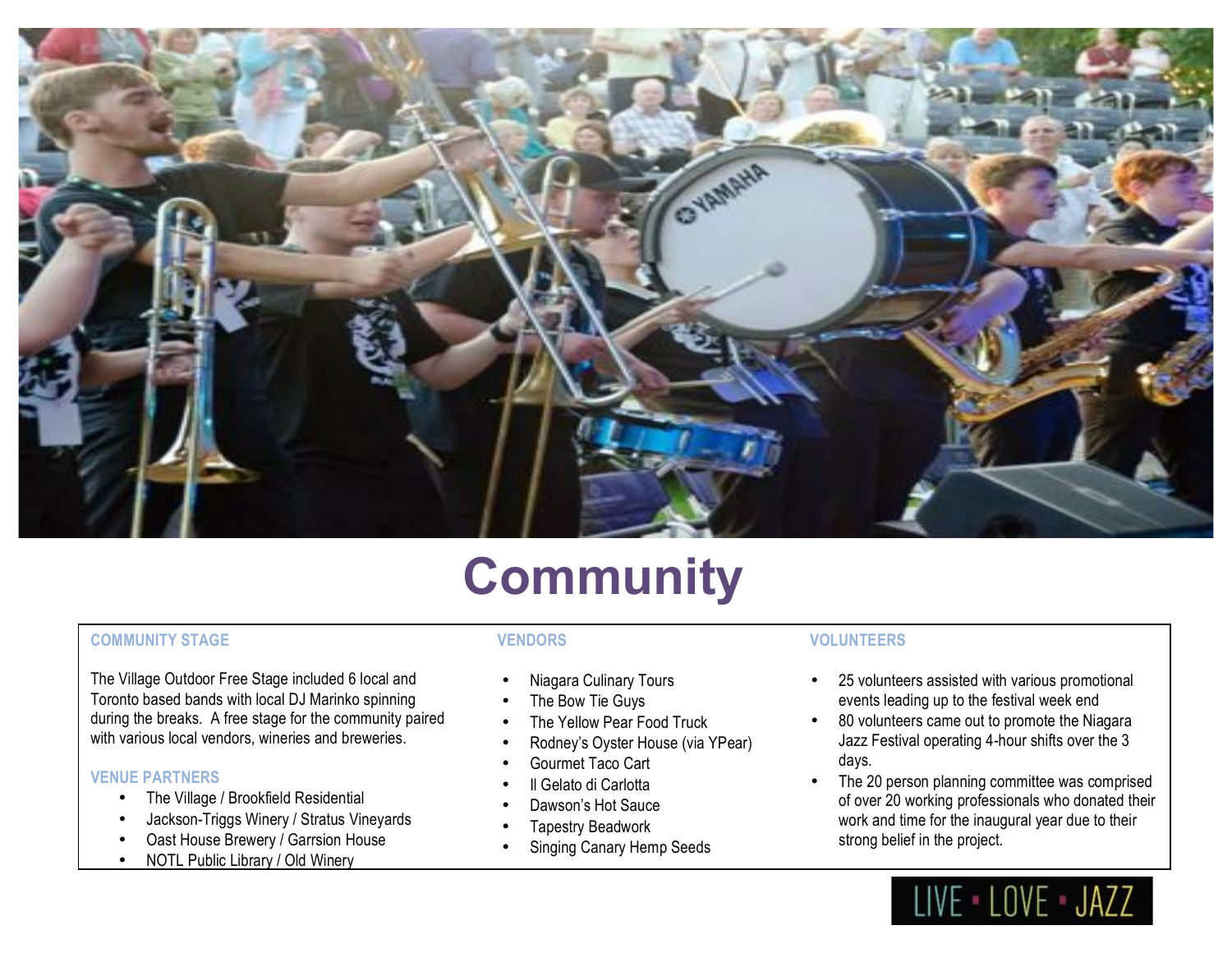### **AUGUST 22-24, 2014** 3 DAYS OF JAZZ MUSIC, WINE AND FOOD IN THE HEART OF NIAGARA-ON-THE-LAKE. Headliners include Heather Bambrick, Barbra Lica, John Sherwood, John Neudorf,

Chase Sanborn, Mark Kieswetter, Alistair Robertson, Randy Stirtzinger and many more...

## **Featured Artists**

- Heather Bambrick
- John Sherwood
- Barbra Lica
- BROWNMAN ELECTRYC TRIO
- John Neudorf
- Don Naduriak XAVIER JAZZ
- Graham Lear Trio
- Griffith Hiltz Trio

- Jaymz Bee
- Alistair Robertson Quartet
- Randy Stirtzinger
- Warren Stirtzinger Duo
- Dixie Demons Quartet
- Blue Note Tribute Quintet
- Rob McBride Trio

- Duo Nuevo
- Frank's Bus Brass Band
- Vneyard Jazz Trio
- Loose Change Quintet
- Jay Reed Duo
- MGM Trio
- Ashley St. Pierre Quartet

### **FEATURED ARTISTS FEATURED ARTISTS FEATURED ARTISTS FEATURED ARTISTS**

- Mark Kieswetter
- Brian Dickinson
- George Kozub
- Chase Sanborn
- Brian O'Kane
- Mike Daley Duo

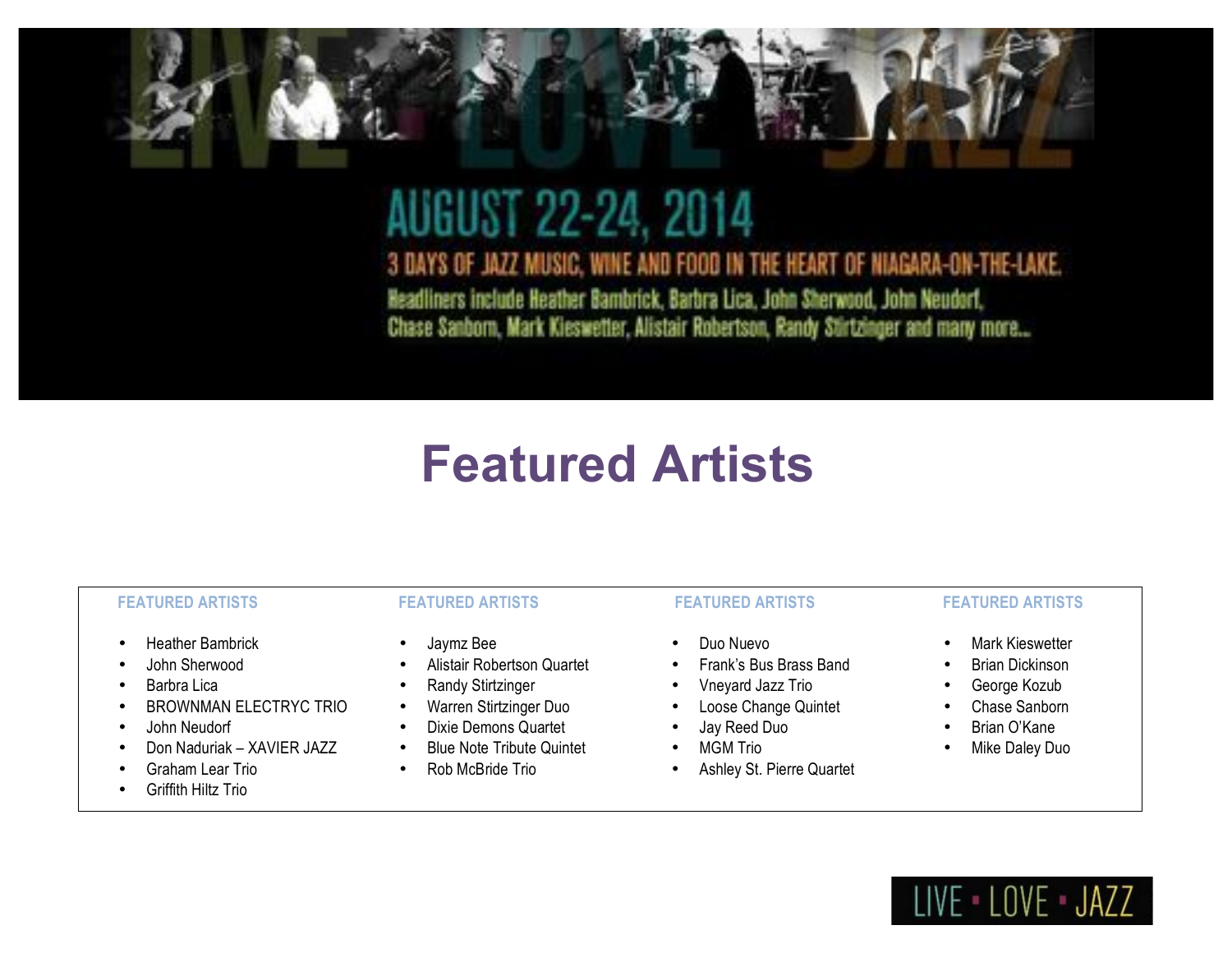### **Partners & Sponsors**



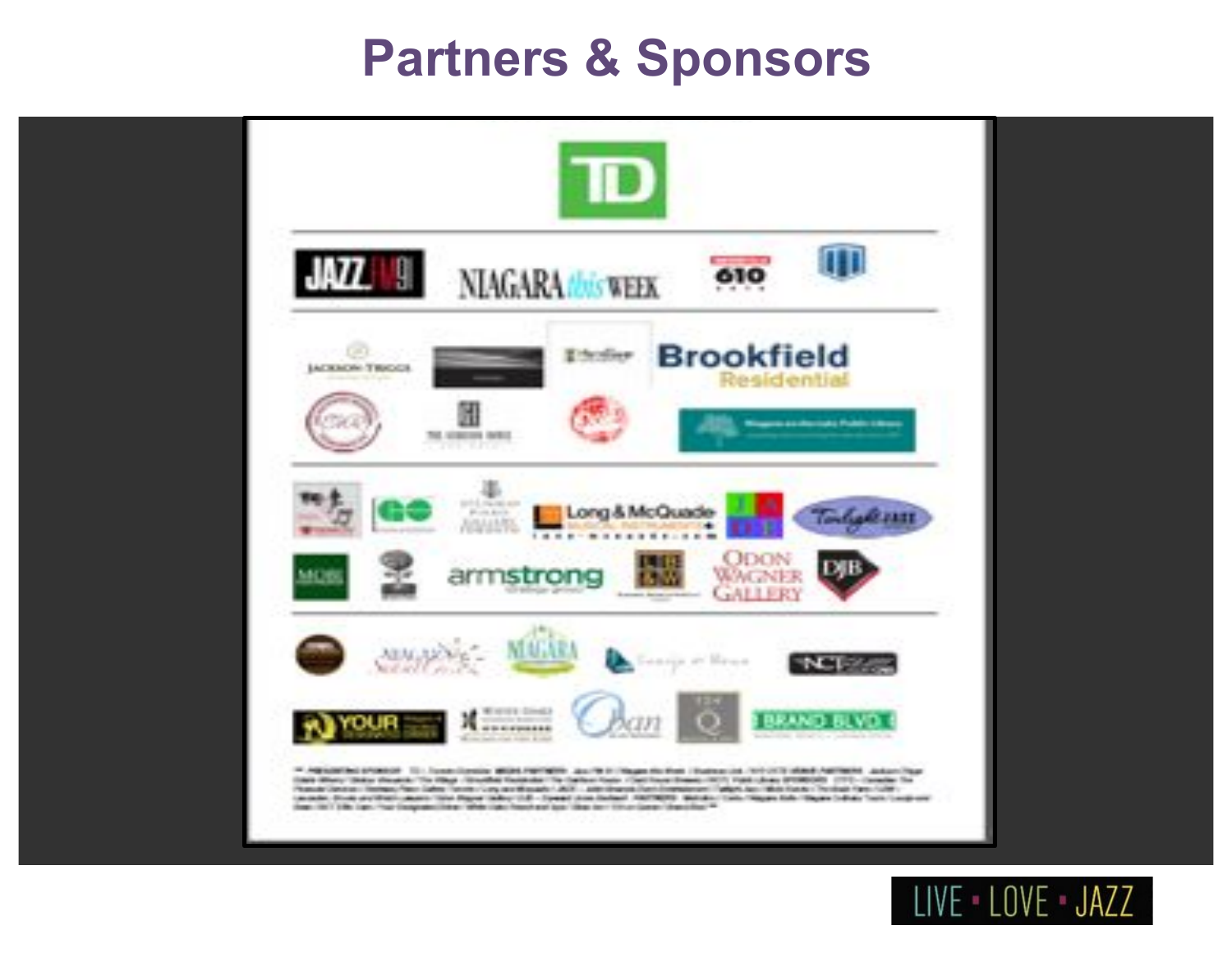

### **Production Team**

**Juliet Dunn** Executive Director / Producer **julietdunn.ca**

**ARMSTRONG STRATEGY** Media & Publicity **armstrongstrategy.com**

**Joe Robertson** Chairman of the Board

**BRAIN FARM** Creative Team **thebrainfarm.ca**

**Barbara Worthy** Production and Programming Assistant

**Duncan Hopkins** Artistic Director **duncanhopkins.com**

**Shauna Arnott** Marketing & New Media / Sponsorship **mobievents.ca**

> **Fund Development** Maria Mavridis **www.corksniagara.com**

**Peter Shea** Assistant Artistic Director / Co-Creator **petersheamusic.com**

**Mandi Gould** Director of Operations & Logistics **mandigould.com**